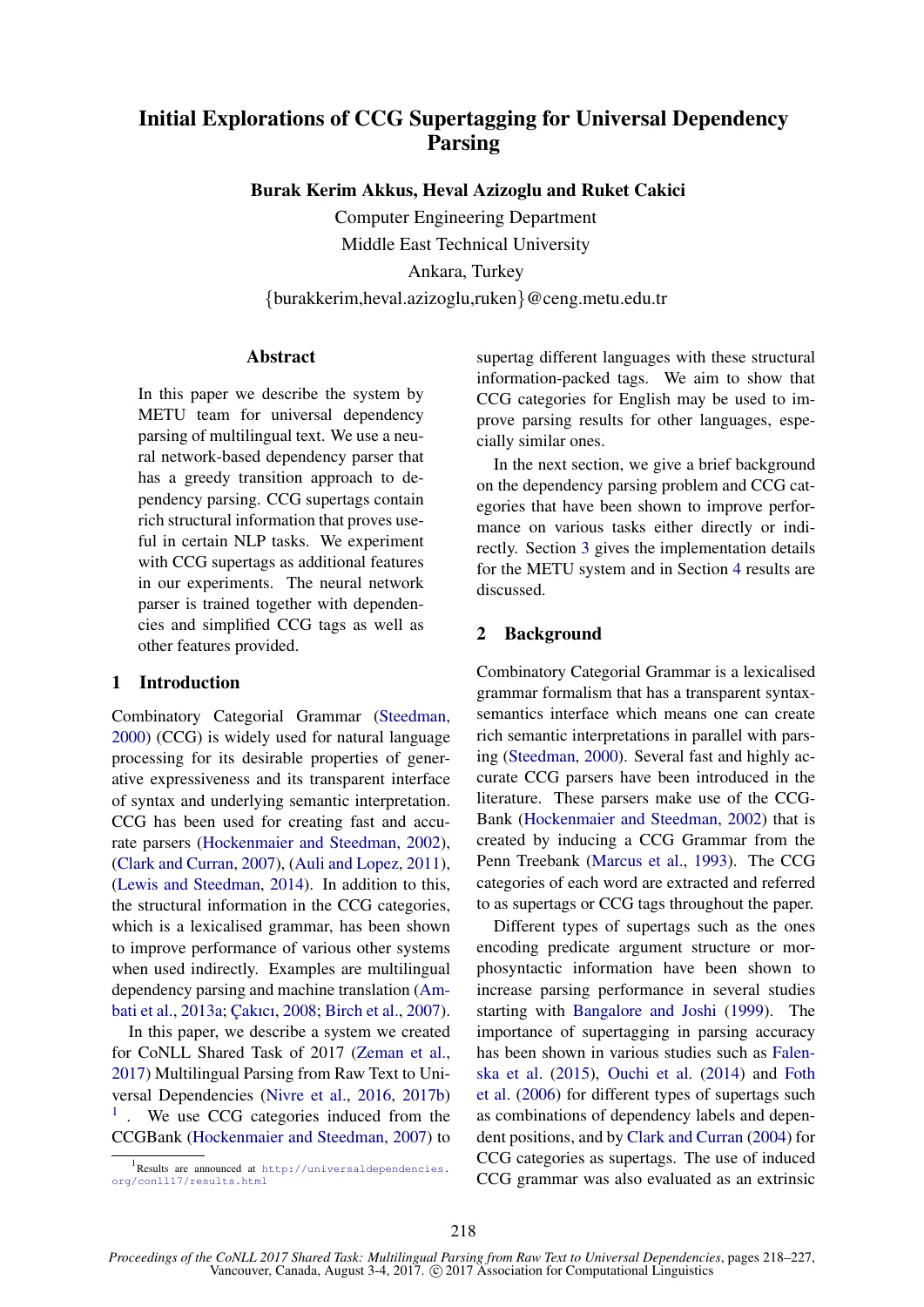model in Bisk et al. (2016). They show that although using full CCG derivation trees is superior, CCG lexicon-based grammars also increase performance in a semantics task.

CCG categories have been successfully used in parsing studies as external features and were shown to increase the performance. Note that this use of CCG categories does not allow us to fully access the power of CCG formalism but rather provides a way to use the rich structural information as a means of supertags. Cakici (2008) first uses automatically-induced CCG categories from the Turkish treebank as extended (fine) tags (Buchholz and Marsi, 2006) in Mac-Donald's parser (McDonald et al., 2005). Then they were used for Hindi dependency parsing by Ambati et al. (2013a). Birch et al. (2007) and Nadejde et al. (2017) showed that statistical machine translation benefits from using structurally rich CCG categories (supertags/tags) in the source or target language.

Chen and Manning (2014) proposed a neural network classifier for use in a greedy, transitionbased dependency parser. They created a three layer network in which the input layer is fed with word, POS tag and label embeddings, and after the feed forward step, the error is back-propagated to the input layer in order to tune embeddings. They randomly initialized the POS tag and label embeddings, however, as pre-trained word vectors, they used a combination of the embeddings in Collobert et al. (2011) and their trained 50 dimensional word2vec vectors. As this parser only learns and uses dense features with word representations, its parsing speed is at least two times faster than its closest opponent while also improving the accuracy by 2% for English and Chinese. Andor et al. (2016) also created a transition-based dependency parser based on neural networks and word embeddings after the Chen and Manning (2014) work. They proposed to use global instead of local model normalizations to overcome label bias problem with feed forward neural networks. Their parser achieved higher accuracies than former studies in English, Chinese and some other languages as stated in their results.

Dozat and Manning (2016) created a neural network oriented graph based dependency parser. They used bi-affine classifiers to predict arcs and labels. They achieved state-of-the-art or competent accuracies on graph-based parsing for six

languages. They improved LAS and UAS score by 1% from previous most accurate graph based parser.

Transition-based dependency parser created by (Kuncoro et al., 2016) is performing as current state-of-the-art with using recurrent neural network grammars. They also outperform most performing graph based parser with increasing attachment scores by almost 2% for English.

#### 3 Method

Gold-standard CCG categories do not exist for languages except a few ones. In order to explore the effects of CCG supertagging on multilingual universal dependencies we assign simplified CCG-based supertags to the multilingual data by using dependency relations from English CCGbank (Hockenmaier and Steedman, 2007). We label training and development data sets for different languages using a tagger trained on English supertagged data and then we use the supertagged training and development data sets for each language in training CCG-based supertaggers and dependency parsers for test data sets in UD treebanks.

Figure 1 shows the overall system that we use for the multilingual universal dependency parsing task (Zeman et al., 2017). We train separate models for dependency parsing for each language.

Section 3.1 explains how we transfer CCGbased supertags to UD training and development data sets, Section 3.2 explains how we train a sequence tagger for assigning supertags to test data and finally Section 3.3 explains how the dependency parser is trained using these supertags.

# 3.1 Assigning CCG Categories Using Dependency Relations

Dependency relations and predicate-argument structures encoded in CCG categories are parallel most of the time, even though the parent-child directions are different in many cases. Figure 2 shows a sentence from PTB (and CCGbank) with dependency relations above the sentence and predicate-argument relations below the sentence. Many of the edges are symmetric in dependency relations and predicate-argument structure derived from the lexical categories. Figure 3 shows an enlarged view of a part of the sentence in Figure 2 in order to make the labels clearer.

In order to supertag the data, first, the CCGbank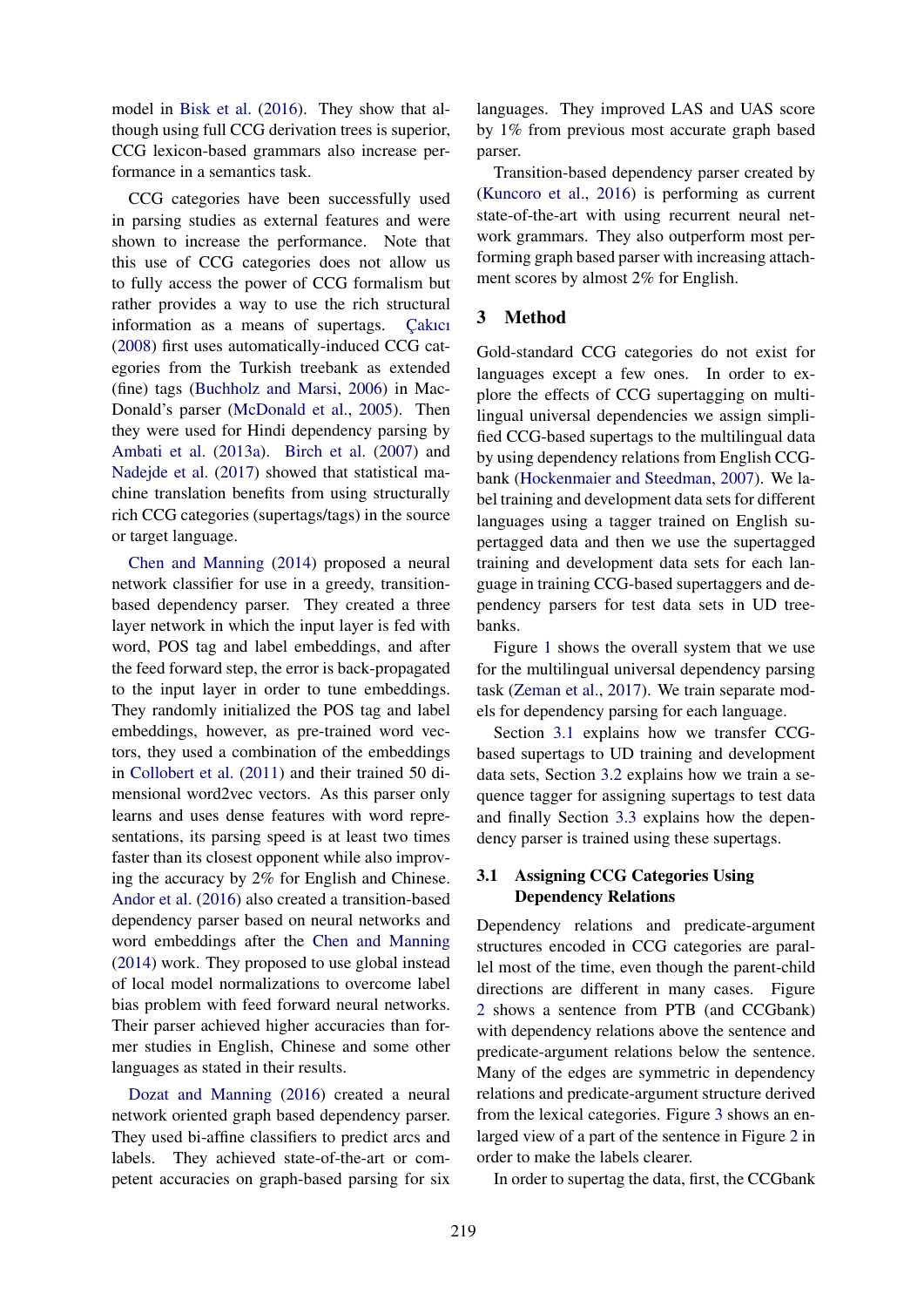

Figure 1: System overview



Figure 2: Example: wsj\_0001.1

(Hockenmaier and Steedman, 2007) and the Penn Treebank (Marcus et al., 1993) are merged by converting PTB to CONLLU format using Stanford CoreNLP tool (Manning et al., 2014). We then aligned the tokens in both data sets so that CCG categories from CCGbank can be transfered to the MISC field in the CONLLU data.

| CCG category          | $\mid$ (S[dcl]\NP)/(S[b]\NP) |
|-----------------------|------------------------------|
| Without subcategories | $(S\NP)/(S\NP)$              |
| Without directions    | $(S-NP)-(S-NP)$              |

Table 1: Category simplification for supertags

A logistic regression classifier is trained to label the tokens in training and development sets using Scikit-Learn (Pedregosa et al., 2011). The classifier only uses universal part-of-speech tags and de-

|    | CCG category              | Simplified category |
|----|---------------------------|---------------------|
| en | $(S\NP)\G\NP)$            | $(S-NP)-(S-NP)$     |
| tr | $(S\NP[nom])/(S\NP[nom])$ | $(S-NP)-(S-NP)$     |

Table 2: Two adverb categories that take a verb as their arguments in Turkish and English

pendency relations as its features since other features are not common among languages. We use an overly simplified version of CCG categories by removing directional information and features from the CCG supertags. This over-generalization results in decreasing the supertagging accuracy, however, it is necessary so that the English dependency directional information is not imposed on other languages with different word orders. Table 1 shows the simplification of a CCG category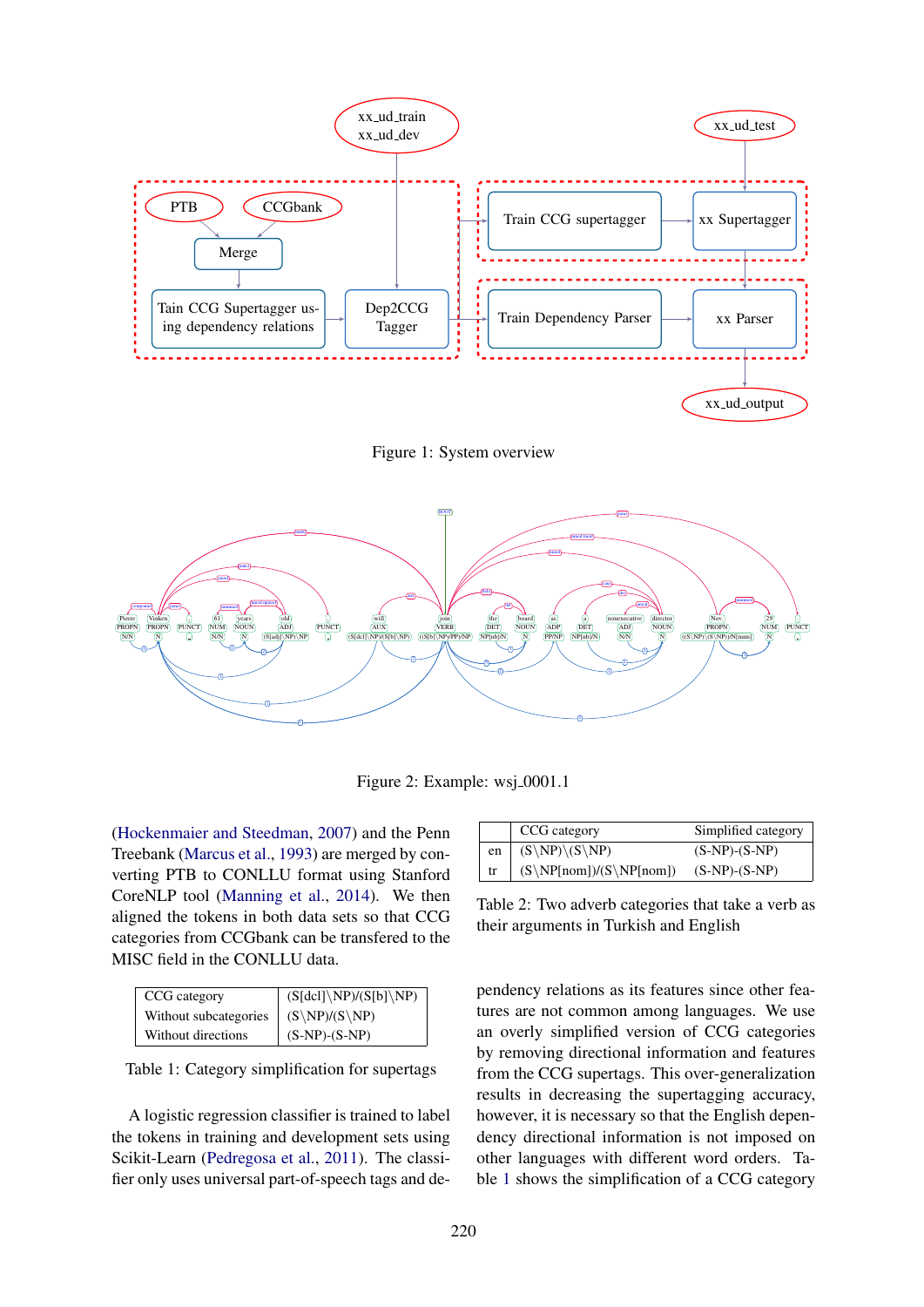

Figure 3: Example: A part of wsj\_0001.1

to create a supertag. In Table 2, two adverbs are shown with different CCG categories in two languages. Note that the directions of the slashes in the original forms are different due to different word-order in these languages..

We use dependency relation labels between the word, its head, the head of the head, its dependents and the dependents of its head as features in the tagger. We also use universal part of speech tags for each one of the mentioned words. In English, the only language for which we have the gold standard CCG tags and dependency relations aligned, the re-tagging accuracy is 91.78%. If we additionally use extended part-of-speech tags and CCG argument positions as labels relative to (before or after) the current word, the accuracy increases to 93.55% on English for CCG categories with directional information. However, these are not universal in all languages, so we drop these features. Table 3 shows the features that are extracted for a sample word.

We run this tagger, trained on English CCG data, on every language to generate training and development files with CCG-based supertags for training supetaggers and dependency parsers that will work on test data.

#### 3.2 CCG Sequence Tagging for Training

A supertagger for each language is built using CCG-based supertags transferred with depen-

| <b>KEY</b>              | <b>VALUE</b> | <b>KEY</b>   | <b>VALUE</b> |
|-------------------------|--------------|--------------|--------------|
| idx                     | 16           | pos          | <b>NOUN</b>  |
| head_pos                | <b>VERB</b>  | head rel     | dobi         |
| h_head_pos              | <b>VERB</b>  | h_head_rel   | dobj-ccomp   |
| dep_count               | 4            | h_dep_count  | 3            |
| $dep_1_p$               | DET          | $dep_1$ rel  | det          |
| $dep_2_p$               | ADJ          | $dep_2rel$   | amod         |
| $dep_3_p$               | <b>NOUN</b>  | $dep_3$ _rel | nmod         |
| $dep_4$ <sub>-pos</sub> | <b>NOUN</b>  | $dep_4$ -rel | nmod         |
| h_dep_1_pos             | <b>NOUN</b>  | h_dep_1_rel  | nsubj        |
| $h$ _dep_2_pos          | <b>AUX</b>   | h_dep_2_rel  | aux          |
| $h$ _dep_3_pos          | <b>NOUN</b>  | h_dep_3_rel  | dobi         |

Table 3: Features used in the tagger

dency relations. This tagger is a CRF model (Lafferty et al., 2001) built using CRFSuite (Okazaki, 2007). The features are word, part-of-speech tags, key-value pairs in FEATS columns, prefixes and suffixes up to 5 characters, previous and following words and POS tags in a 2-token window. The CRF supertagger on CCGbank with these features (trained only on sections 02-05, tested on section 00) has an accuracy of 93.74%. Lewis and Steedman (2014) give 91.3%, Curran et al. (2007) give 92.6% accuracy with their maximum entropy tagger.

Table 4 show features extracted for the word "çalışacak" in sentence "İnşaatta çalışacak vasıfsız işçilerin ..."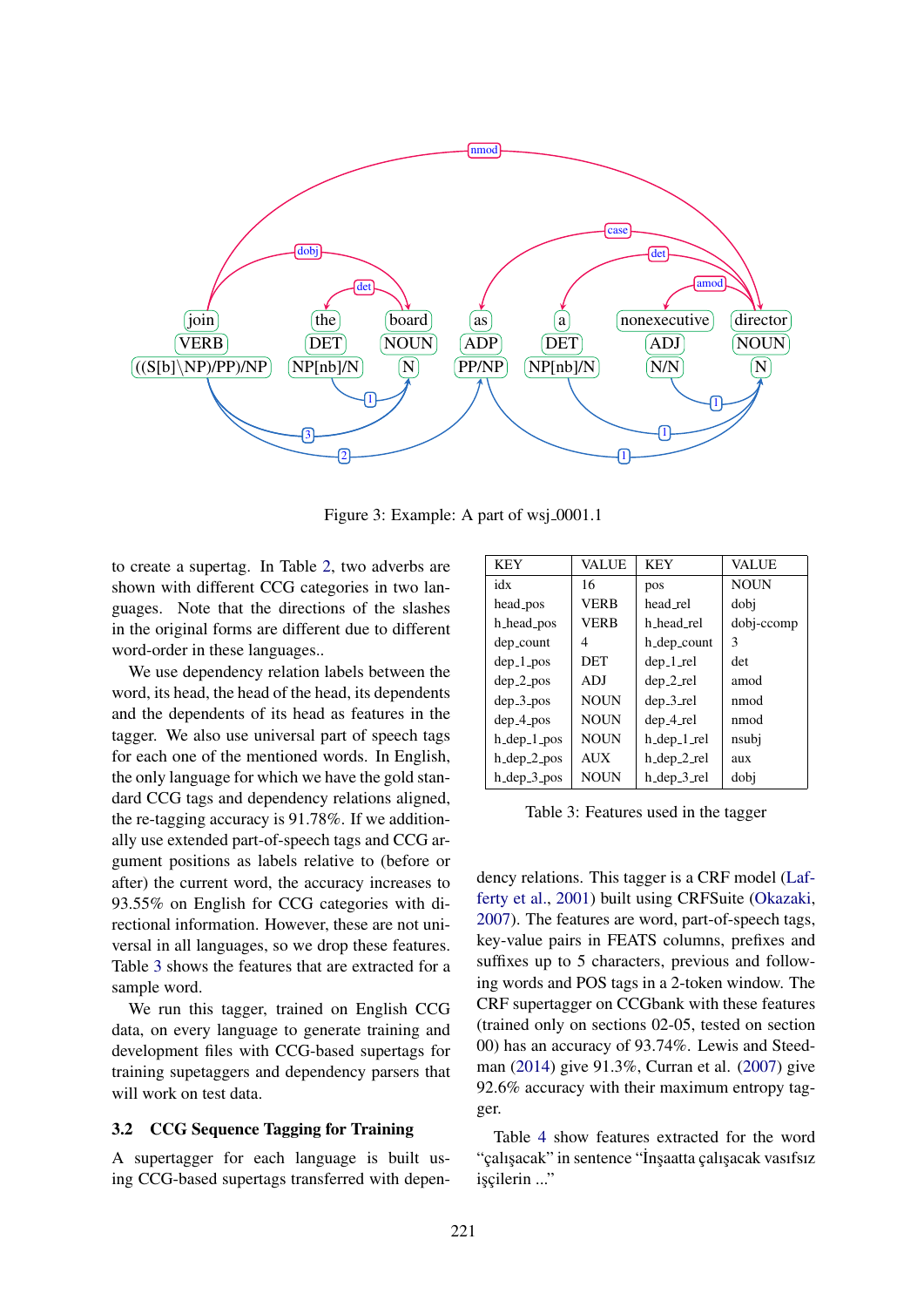| <b>KEY</b>        | VALUE       | KEY                   | <b>VALUE</b> |
|-------------------|-------------|-----------------------|--------------|
| Aspect            | Perf        | Mood                  | Ind          |
| Polarity          | Pos         | Tense                 | Fut          |
| VerbForm          | Part        | hyp                   | False        |
| num               | False       | pnc                   | False        |
| upp               | False       | $prefix_1$            | ç            |
| $prefix_2$        | ça          | $prefix_3$            | çal          |
| $prefix_4$        | çalı        | $prefix_5$            | çalış        |
| suffix_1          | k           | $\text{suffix}_2$     | ak           |
| $\text{suffix}_3$ | cak         | suffix $\overline{4}$ | acak         |
| W                 | calisacak   | $w+1$                 | vasıfsız     |
| $w+2$             | iscilerin   | $w-1$                 | Insaatta     |
| w-2               | word-1      | p                     | <b>VERB</b>  |
| $p+1$             | ADJ         | $p+2$                 | <b>NOUN</b>  |
| $p-1$             | <b>NOUN</b> | $p-2$                 | $POS-1$      |
| $\mathbf x$       | Verb        | $x+1$                 | Adj          |
| $x+2$             | Noun        | $x-1$                 | Noun         |
| $x-2$             | XPOS-1      |                       |              |

Table 4: Features used in the tagger

The tagger tries to recover the supertags that are assigned using the dependency relations. On English, the recovery accuracy is 87.36%. Table 5 shows the accuracy of the supertagger on several languages. Note that these are not based on the correct CCG categories but on the assigned supertags via the tagger explained on Section 3.1. This tagger is used on test data preprocessed by UDpipe (Straka et al., 2016) with POSTAGS and FEATS. Then the tagged test data is passed to the dependency parser.

| Language | <b>CCG</b> Accuracy |
|----------|---------------------|
| ar       | 83.47               |
| el       | 88.90               |
| en       | 87.36               |
| es       | 89.70               |
| de       | 86.45               |
| fr       | 91.41               |
| he       | 86.55               |
| tr       | 77.97               |
| zh       | 83.83               |

Table 5: CCG tagger accuracy on several languages

### 3.3 Dependency Parsing

Two different dependency parsers are experimented with in this study which are powered by

two different techniques. First, CCG-based supertags are integrated into the maximum-spanning tree parser ()MSTParser) (McDonald et al., 2005; McDonald, 2006) which is known as the first highperforming graph-based dependency parser. This parser uses discrete local features as input, and thus, the supertags are directly added to this set of features. This implementation shows us the effect of supertagging in a system where the similarities between the supertag groups are not captured semantically. The following parameters are used in all experiments unless otherwise stated:

 $order = 2.$ 

 $loss\ type = no\ punctuation,$ 

 $decode type = projective.$ 

We use the Chen and Manning (2014) neural network-based dependency parser to observe how similarities in our supertags affect the model. This parser has been chosen as a baseline as it is the pioneer in using word embeddings for all the features in parsing process. Furthermore, it was given as the parser in the baseline system in Straka et al. (2016) that we compare our results with. In our parser CCG tags are represented with 100 dimensional vectors instead of discrete features. The supertags are obtained from the CCG-based supertagger described in the previous section. In experiments, the following parameters are used: *embedding size* = 100 and hidden layer size = 200. For word embeddings, pre-trained 100 dimensional word embeddings by Ginter et al. (2017) are used. For POS tags and supertags, vectors are initialized randomly and are fed to the neural network during training.

#### $\overline{\mathbf{4}}$ **Results**

First, we present our experiments before the release of the test data, then we present the results on the shared task.

# 4.1 Pre-evaluation

In MSTParser pre-evaluation experiments, we use the Penn Treebank Wall Street Journal segmentation split as sections 2-21 for training and section 23 as the test set. Extra training parameters are as the following:

 $training - k = 5$  $loss-type = nopunc$  $decode - type = proj$  $order = 2$ 

unless stated otherwise in the results. Detailed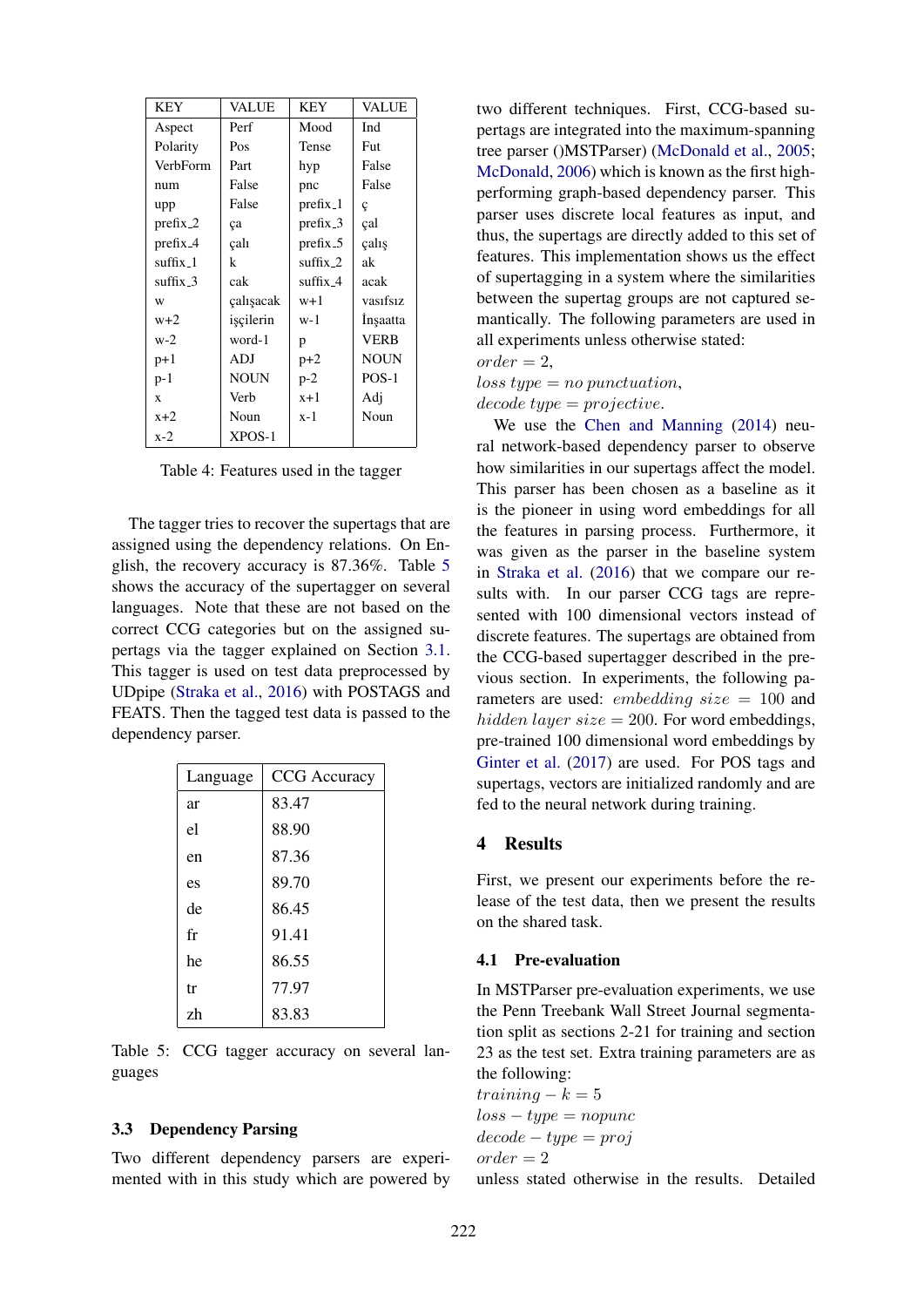descriptions of these parameters can be found in McDonald et al. (2006). These parameters reproduce similar results as McDonald and Pereira (2006) which we use as a baseline to compare our improvements. The version in which the CCG supertags were added also uses the same configuration. Table 6 shows labelled and unlabelled accuracies in detail in these experiments. Accuracy results are obtained from the evaluator built in MSTParser itself. Training and testing times were similar throughout different experiments explained here.

| Parser Configuration          |      | UAS LAS   |
|-------------------------------|------|-----------|
| MSTParser (1st order)         |      | 90.7 87.6 |
| MSTParser (2nd order)         | 91.4 | 88.3      |
| - xpos (2nd order)            | 91.1 | - 88.0    |
| - xpos + CCG tags (2nd order) | 94.3 | 90.5      |
| + CCG tags (2nd order)        | 94.5 |           |

Table 6: Accuracy on MSTParser with CCG supertags in English (pre-evaluation)

In the pre-evaluation Chen and Manning (2014)'s parser experiment, we also use the Penn Treebank for English as sections 2-21 for training, section 22 as development and section 23 as the test set. For word embedding file, GloVe 50 dimensional data is used (Pennington et al., 2014). Extra configurational parameters are:

 $-maxIter: 20000$ 

 $-training Threads: 10$ 

```
−embeddingSize : 50
```
where  $maxIter$  stands for maximum iteration step in neural network training, trainingThreads for number of threads to use during training and embeddingSize for embedding vector size for words, POS tags and supertags.

Reproduction of the results from the original study and our results with our supertags are given in Table 7. These results are obtained by the evaluation method of the original parser.

Also, in the pre-evaluation phase, we test our Chen and Manning (2014) parser-based system on Turkish, German and French data. Shared taskprovided data is used for training and development purposes. Word embeddings are used as 100 dimensional vectors from Ginter et al. (2017). Except this difference, all other configuration param-

| Parser Configuration                                     | $ $ UAS LAS $ $ |
|----------------------------------------------------------|-----------------|
| Chen $&$ Manning                                         | 91.3 89.8       |
| Chen & Manning + CCG supertags $\vert$ 95.7 94.6 $\vert$ |                 |

Table 7: Accuracy on (Chen and Manning, 2014) parser with CCG tags in English (pre-evaluation)

eters are the same as in English experiments. Table 8 shows the results. As we see in the results, the tagger predicting the French supertags transferred from English data performs well since the two languages are similar. Also, German tags are inferrable as it is also close to English in grammatical structure. On the other hand, this is not relevant for Turkish, as grammatically, the two languages are quite different. Word order is one of the major differences between these two languages that might have affected the results.

| Language | pre-UAS | $pre-LAS$ | post-UAS | post-LAS |
|----------|---------|-----------|----------|----------|
| Turkish  | 74.0    | 61.1      | 65.8     | 54.9     |
| German   | 90.3    | 80.7      | 85.4     | 76.9     |
| French   | 90.7    | 75.0      | 88.1     | 73.5     |

Table 8: Accuracy on the Chen and Manning (2014) parser with CCG-based supertags in other languages (pre-evaluation). pre-UAS and pre-LAS stands for accuracies obtained with Chen & Manning, while post-UAS and post-LAS with Chen & Manning + Supertags.

| Language | <b>Shared Task Baseline</b> | Our Result |
|----------|-----------------------------|------------|
| English  | 82.25                       | 73.40      |
| Spanish  | 76.76                       | 77.54      |
| Turkish  | 52.06                       | 48.53      |
| German   | 71.53                       | 67.97      |
| French   | 74.57                       | 77.48      |

Table 9: Our CONLL 2017 Shared task results vs Shared Task baselines (LAS F1 Score)

# 4.2 Shared Task

In Table 9, we give our shared task results with baselines. Here, we see a drop in accuracy compared to our pre-evaluation phase. The main differences between the systems are pre-trained embedding source and embedding sizes for words, POS tags and labels. In our development experiments, we believe, we are able to capture similarities between POS tags and supertags more ef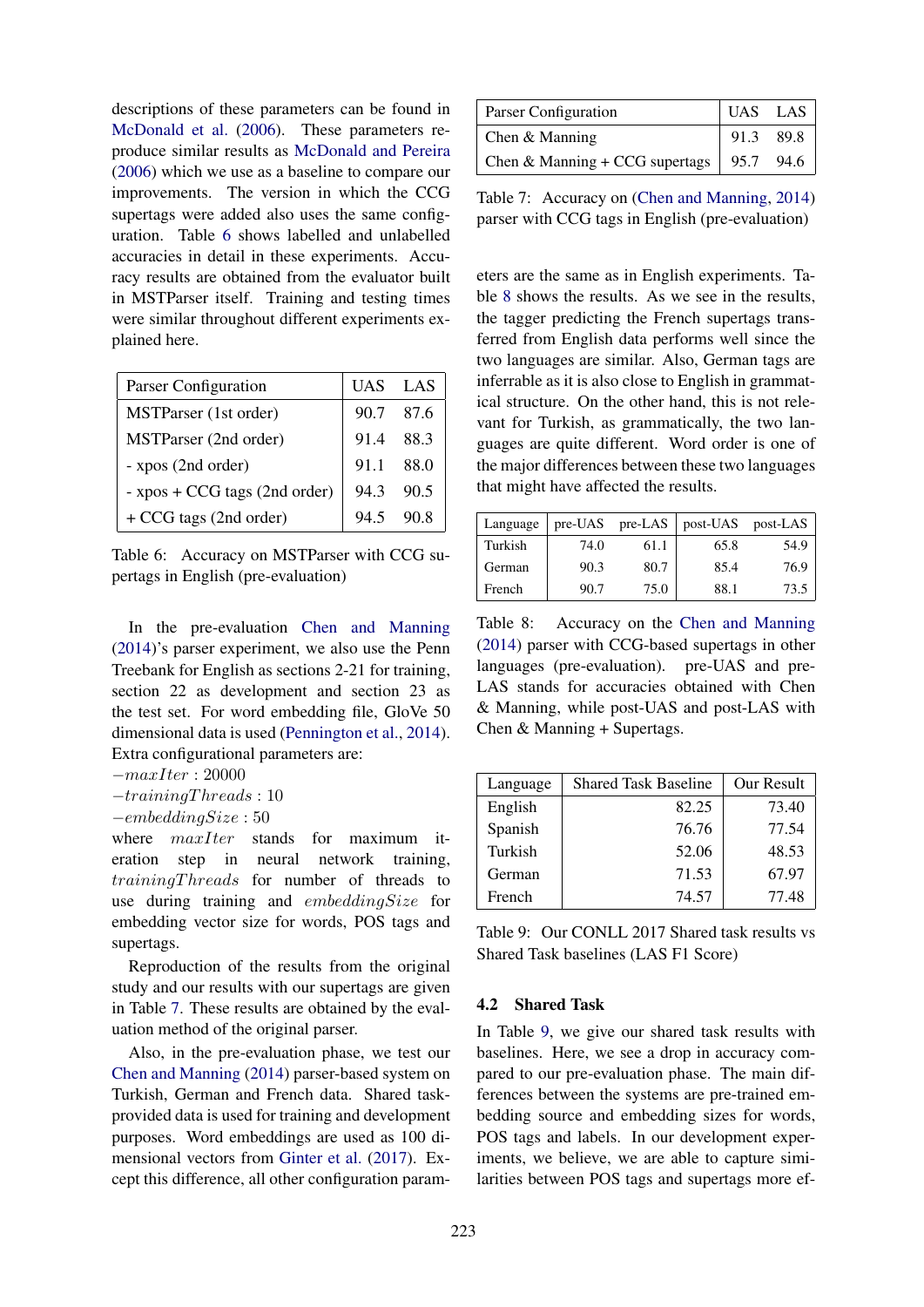ficiently as the embedding size is smaller and the cardinalities of these groups are quite low. This also applies to word embeddings. Other than this, the training iteration count remains the same during experiments. This may be required as we increase the number of features and it needs to be tuned.

For each of the PUD treebanks, we select a model trained on the same language. For some of the languages for which we cannot train a parser, either due to lack of training data or word vectors, and also for the surprise languages, we selected a similar language in the same language family. Table 10 shows the model assignments for the unknown languages.

| Language  | Selected | Language   | Selected               |
|-----------|----------|------------|------------------------|
| bxr       | ru       | kmr        | fа                     |
| sme       | fi       | hsb        | $\mathbf{c}\mathbf{s}$ |
| ar_pud    | ar       | $cs$ -pud  | $\mathbf{c}\mathbf{s}$ |
| de_pud    | de       | en_pud     | en                     |
| es_pud    | es       | fi_pud     | fi                     |
| fr_partut | fr       | fr_pud     | fr                     |
| ga        | en       | gl_treegal | gl                     |
| got       | de       | hi_pud     | hi                     |
| it_pud    | it       | ja_pud     | ja                     |
| kk        | tr       | la         | la_ittb                |
| pt_pud    | pt       | ru_pud     | ru                     |
| sl_sst    | sl       | sv_pud     | SV                     |
| tr_pud    | tr       | ug         | tr                     |
| uk        | ru       |            |                        |

Table 10: Selected models for surprise languages and ones without models on training data

Table 11 shows the LAS score of the system on different categories of treebanks as reported in the Shared task paper. All treebanks are shown with the official macro-averaged LAS F1 score. As expected, the system performs better on big treebanks where there are more data instances. PUD treebanks have a big treebank in the same language, therefore the results are close. The difference between our system and the best performing ones is bigger for the small treebanks. The reason for this is that we only train on the language dataset itself and do not use data from other languages for the small treebanks. This causes sparsity issues with the supertagger and the parser. We try to use model trained on a similar language for the surprise languages, however this does not result in a reasonable accuracy since the lexicons are usually very different even if the languages are from the same family and the supertagging relies mostly on the lexical entries and features extracted from them since we do not have the dependency information while decoding. POS tagging error that propagates through the pipeline also affects the performance.

| Language Set            | <b>LAS F1 Score</b> |
|-------------------------|---------------------|
| All treebanks           | 61.98               |
| Big treebanks only      | 68.77               |
| PUD treebanks only      | 65.30               |
| Small treebanks only    | 30.84               |
| Surprise languages only | 19.39               |

Table 11: Test results of different categories

Table 12 shows the results of our system on TIRA (Potthast et al., 2014) evaluations of UD test data for each language (Nivre et al., 2017a).

# 5 Conclusion and Future Work

We experimented with the effects of introducing CCG-based supertags on multilingual universal dependency parsing by taking a radical approach of transferring CCG categories from English to other languages. We used the similarities in dependency formalism and the universal POS tags in order to create CCG lexicons for each language included in the shared task. Since this is a diverse set of languages from different language families and different structural and orthographic properties this transferring is not ideal for many languages.

The existing CCG lexicons for languages such as Turkish were not used for the task since the universal dependency release of Turkish and the dependency treebank the Turkish CCG lexicon were induced from are not aligned on word/tokenization level. Therefore we could not provide accuracy on that data.

We hypothesise that using CCG lexicons from a different language family, especially one with a different word order, may increase the performance of the supertaggers since English only covers a small subset of syntactic properties in a diverse set of languages.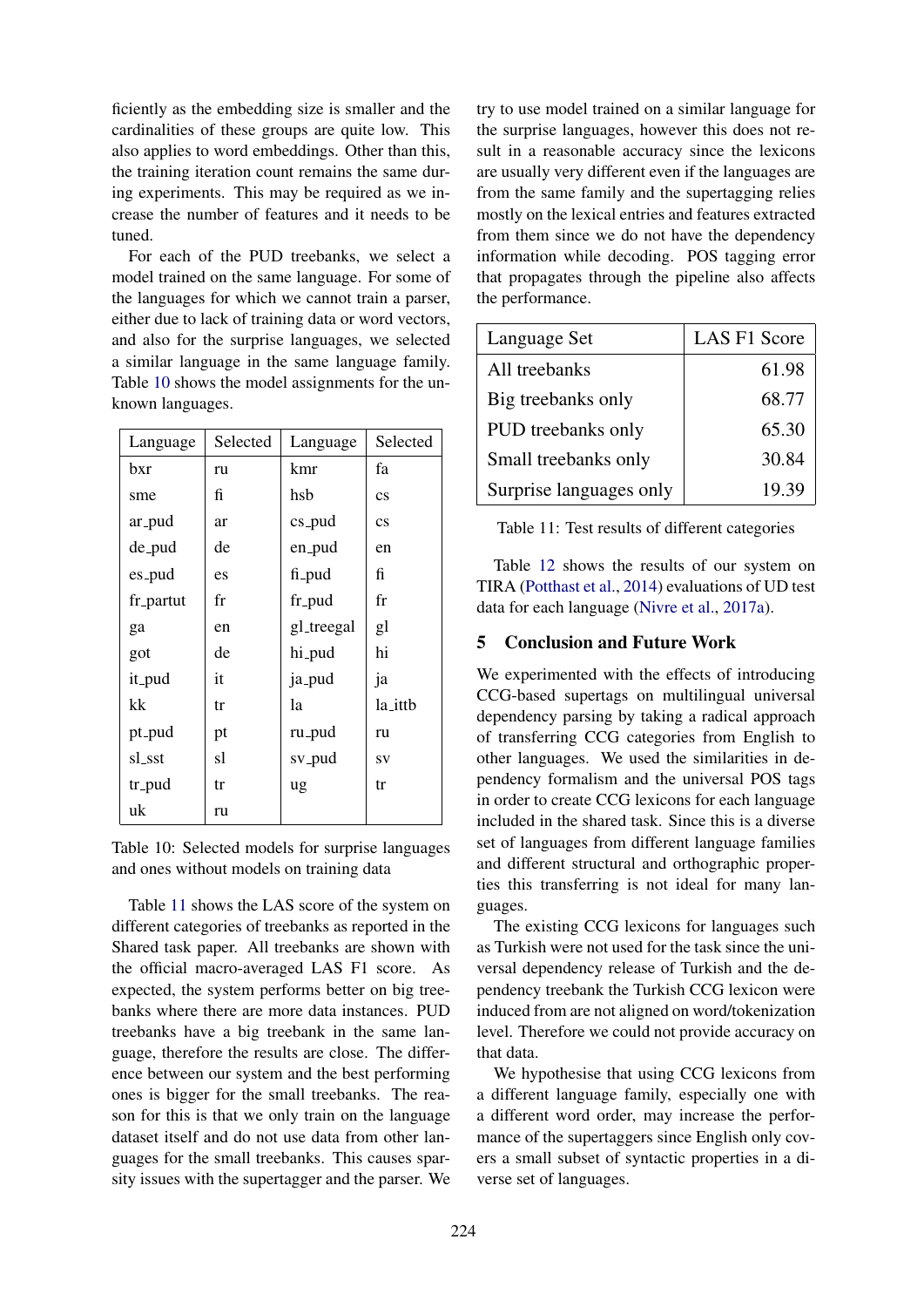| Language               | LAS F1 Score | Language      | LAS F1 Score |
|------------------------|--------------|---------------|--------------|
| ar_pud                 | 42.68        | ar            | 63.81        |
| bg                     | 82.07        | bxr           | 18.18        |
| ca                     | 82.43        | cs_cac        | 79.52        |
| cs_cltt                | 68.71        | $cs$ -pud     | 77.06        |
| $\mathbf{c}\mathbf{s}$ | 79.89        | cu            | 60.33        |
| da                     | 68.09        | de_pud        | 65.94        |
| de                     | 67.97        | el            | 76.71        |
| en_lines               | 70.36        | en_partut     | 72.38        |
| en_pud                 | 75.97        | en            | 73.40        |
| es_ancora              | 80.89        | es_pud        | 75.26        |
| es                     | 77.54        | et            | 52.08        |
| eu                     | 59.01        | fa            | 75.73        |
| fi_ftb                 | 72.13        | fi_pud        | 69.47        |
| fi                     | 66.46        | fr_partut     | 71.50        |
| fr_pud                 | 71.15        | fr_sequoia    | 75.96        |
| fr                     | 77.48        | ga            | 13.26        |
| gl_treegal             | 42.91        | gl            | 75.25        |
| got                    | 20.05        | grc_proiel    | 60.08        |
| grc                    | 49.11        | he            | 55.32        |
| hi_pud                 | 49.63        | hi            | 84.54        |
| hr                     | 71.39        | hsb           | 19.59        |
| hu                     | 52.40        | id            | 68.83        |
| it_pud                 | 80.99        | it            | 83.01        |
| ja_pud                 | 74.69        | ja            | 70.62        |
| kk                     | 16.48        | kmr           | 15.86        |
| ko                     | 64.25        | la_ittb       | 70.90        |
| la_proiel              | 52.23        | la            | 17.21        |
| 1v                     | 56.34        | nl_lassysmall | 71.12        |
| nl                     | 64.73        | no_bokmaal    | 78.51        |
| no_nynorsk             | 76.19        | pl            | 76.40        |
| pt_br                  | 83.17        | pt_pud        | 68.97        |
| pt                     | 76.48        | ro            | 76.75        |
| ru_pud                 | 65.81        | ru_syntagrus  | 80.88        |
| ru                     | 71.40        | sk            | 70.96        |
| sl_sst                 | 38.00        | sl            | 78.14        |
| sme                    | 23.95        | sv_lines      | 71.93        |
| sv_pud                 | 67.38        | ${\rm SV}$    | 74.06        |
| tr_pud                 | 29.24        | tr            | 48.53        |
| ug                     | 15.66        | uk            | 31.68        |
| ur                     | 75.40        | vi            | 36.51        |
| zh                     | 53.84        |               |              |

Table  $12$  Test results

After a manual alignment and tagging procedure, the Turkish data can be used in both training and evaluation. We can also group the languages and use similar families of languages to train a common system for them in the future.

One important addition to future work is to induce the CCG supertags in each language including the smaller datasets similar to the approaches used in (Ambati et al., 2013b.a; Cakici, 2008) and use these tags in our experiments. We believe adding the specific directional information in CCG categories will help in making more use of the information in the potentially very rich supertags.

Combining two or more CCG lexicons and tagging with the combined model might also be an interesting experiment.

For parsing, we plan to experiment with different word embedding sizes and tune the deep learning parameters. Other than these, we will experiment over neural networks integrated into graphbased dependency parsers. In future, we are planning to use pre-trained POS and CCG tag embeddings in our experiments. If these embeddings can be extracted from corpora on all available tags, this will reduce training time and increase parsing accuracy.

# **References**

- Bharat Ram Ambati, Tejaswini Deoskar, and Mark Steedman. 2013a. Using CCG categories to improve hindi dependency parsing. In Proceedings of the 51st Annual Meeting of the Association for Computational Linguistics, ACL 2013, 4-9 August 2013, Sofia, Bulgaria, Volume 2: Short Papers. pages 604-609.
- Bharat Ram Ambati, Tejaswini Deoskar, and Mark Steedman. 2013b. Using ccg categories to improve hindi dependency parsing. In  $ACL(2)$ . pages 604– 609
- Daniel Andor, Chris Alberti, David Weiss, Aliaksei Severyn, Alessandro Presta, Kuzman Ganchev, Slav Petrov, and Michael Collins, 2016. Globally normalized transition-based neural networks. arXiv preprint arXiv:1603.06042.
- Michael Auli and Adam Lopez. 2011. Efficient ccg parsing: A\* versus adaptive supertagging. - In Dekang Lin, Yuji Matsumoto, and Rada Mihalcea, editors, ACL '11: Proceedings of the 49th Annual Meeting on Association for Computational Lin*guistics*. The Association for Computer Linguistics, pages 1577-1585.
- Srinivas Bangalore and Aravind K Joshi. 1999. Supertagging: An approach to almost parsing. Computational linguistics 25(2):237-265.
- Alexandra Birch, Miles Osborne, and Philipp Koehn. 2007. Ccg supertags in factored statistical machine translation. In Proceedings of the Second Workshop on Statistical Machine Translation. Association for Computational Linguistics, pages 9-16.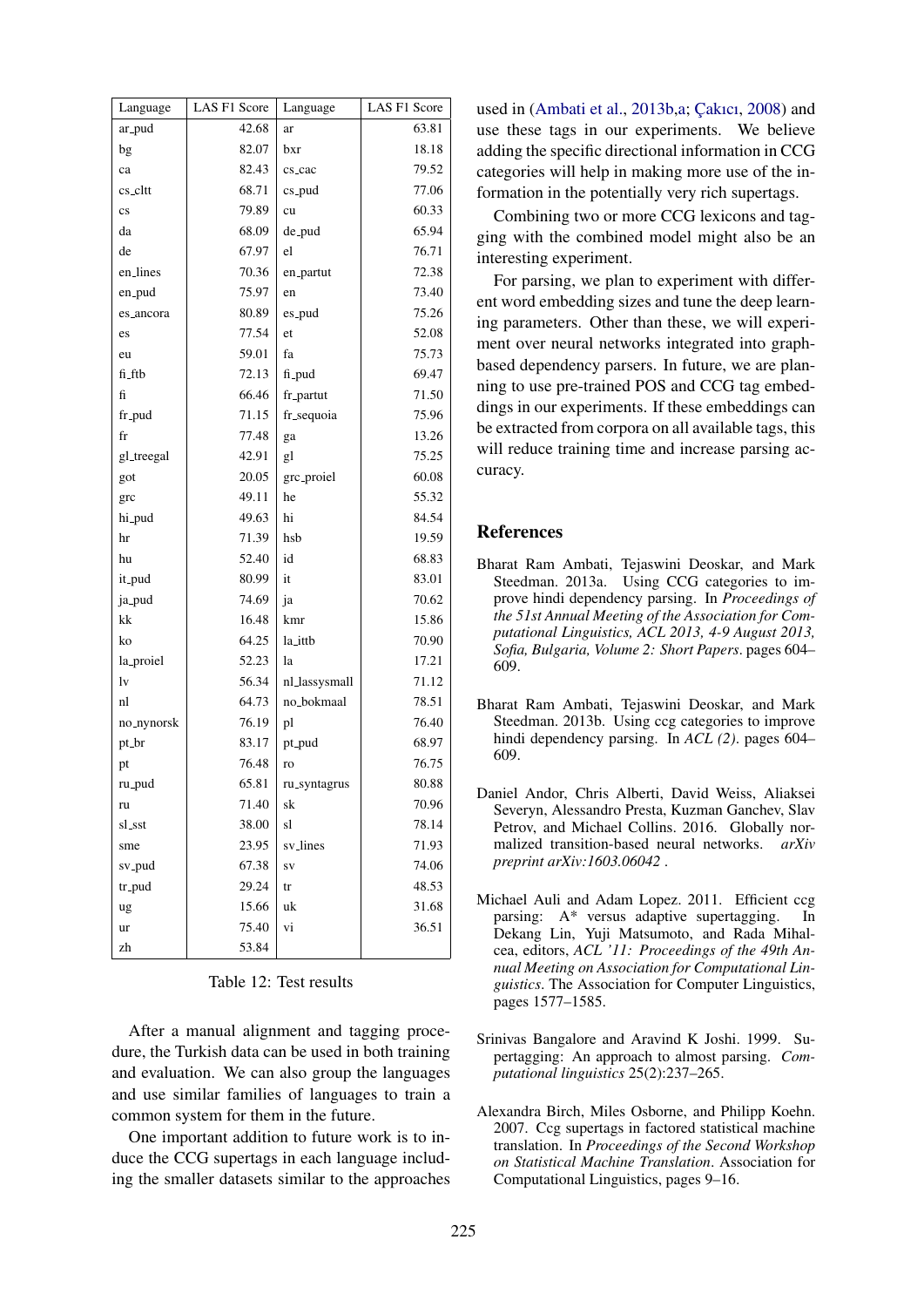- Yonatan Bisk, Siva Reddy, John Blitzer, Julia Hockenmaier, and Mark Steedman. 2016. Evaluating induced ccg parsers on grounded semantic parsing. In *EMNLP*.
- Sabine Buchholz and Erwin Marsi. 2006. CoNLL-X shared task on multilingual dependency parsing. In *Proceedings of the 10th Conf. on Computational Natural Language Learning (CoNLL-X)*. SIGNLL.
- Ruket Cakıcı. 2008. Wide-Coverage Parsing for Turk*ish*. Ph.D. thesis, University of Edinburgh.
- Dangi Chen and Christopher D Manning. 2014. A fast and accurate dependency parser using neural networks. In *EMNLP*. pages 740–750.
- Stephen Clark and James R. Curran. 2004. The importance of supertagging for wide-coverage ccg parsing. In *Proceedings of the 20th International Conference on Computational Linguistics*. Association for Computational Linguistics, Stroudsburg, PA, USA, COLING '04. https://doi.org/10.3115/1220355.1220396.
- Stephen Clark and James R. Curran. 2007. Widecoverage efficient statistical parsing with CCG and log-linear models. *Computational Linguistics* 33(4).
- Ronan Collobert, Jason Weston, Léon Bottou, Michael Karlen, Koray Kavukcuoglu, and Pavel Kuksa. 2011. Natural language processing (almost) from scratch. *Journal of Machine Learning Research* 12(Aug):2493–2537.
- Timothy Dozat and Christopher D Manning. 2016. Deep biaffine attention for neural dependency parsing. *arXiv preprint arXiv:1611.01734* .
- Agnieszka Falenska, Anders Bjorkelund, Ozlem Cetinoglu, and Wolfgang Seeker. 2015. Stacking or supertagging for dependency parsing what's the difference? In *Proceedings of the 14th International Conference on Parsing Technologies*. Association for Computational Linguistics, Bilbao, Spain, pages 118–129. http://www.aclweb.org/anthology/W15- 2215.
- Kilian Foth, Tomas By, and Wolfgang Menzel. 2006. Guiding a constraint dependency parser with supertags. In *Proceedings of the 21st International Conference on Computational Linguistics and the 44th annual meeting of the Association for Computational Linguistics*. Association for Computational Linguistics, pages 289–296.
- Filip Ginter, Jan Hajič, Juhani Luotolahti, Milan Straka, and Daniel Zeman. 2017. CoNLL 2017 shared task - automatically annotated raw texts and word embeddings. LINDAT/CLARIN digital library at the Institute of Formal and Applied Linguistics, Charles University. http://hdl.handle.net/11234/1-1989.
- Julia Hockenmaier and Mark Steedman. 2002. Generative models for statistical parsing with combinatory categorial grammar. In *ACL '02: Proceedings of the 40th Annual Meeting on Association for Computational Linguistics*. pages 335–342.
- Julia Hockenmaier and Mark Steedman. 2007. Ccgbank: a corpus of ccg derivations and dependency structures extracted from the penn treebank. *Computational Linguistics* 33(3):355–396.
- Adhiguna Kuncoro, Miguel Ballesteros, Lingpeng Kong, Chris Dyer, Graham Neubig, and Noah A Smith. 2016. What do recurrent neural network grammars learn about syntax? *arXiv preprint arXiv:1611.05774* .
- John Lafferty, Andrew McCallum, Fernando Pereira, et al. 2001. Conditional random fields: Probabilistic models for segmenting and labeling sequence data. In *Proceedings of the eighteenth international conference on machine learning, ICML*. volume 1, pages 282–289.
- Mike Lewis and Mark Steedman. 2014. A\* CCG parsing with a supertag-factored model. In *Proceedings of the 2014 Conference on Empirical Methods in Natural Language Processing, EMNLP 2014, October 25-29, 2014, Doha, Qatar, A meeting of SIG-DAT, a Special Interest Group of the ACL*. pages 990–1000.
- Christopher D. Manning, Mihai Surdeanu, John Bauer, Jenny Finkel, Steven J. Bethard,<br>and David McClosky. 2014. The Stanford and David McClosky. 2014. CoreNLP natural language processing toolkit. In *Association for Computational Linguistics (ACL) System Demonstrations*. pages 55–60. http://www.aclweb.org/anthology/P/P14/P14-5010.
- Mitchell P Marcus, Mary Ann Marcinkiewicz, and Beatrice Santorini. 1993. Building a large annotated corpus of english: The penn treebank. *Computational linguistics* 19(2):313–330.
- Ryan McDonald. 2006. *Discriminative Learning and Spanning Tree Algorithms for Dependency Parsing*. Ph.D. thesis, University of Pennsylvania.
- Ryan McDonald, Koby Crammer, and Fernando Pereira. 2005. Online large-margin training of dependency parsers. In *Proceedings of ACL 2005*. Ann Arbor, MI, USA.
- Ryan McDonald et al. 2006. Mstparser readme. http://www.seas.upenn.edu/ ˜strctlrn/MSTParser/README.
- Ryan T McDonald and Fernando CN Pereira. 2006. Online learning of approximate dependency parsing algorithms. In *EACL*. pages 81–88.
- Maria Nadejde, Siva Reddy, Rico Sennrich, Tomasz Dwojak, Marcin Junczys-Dowmunt, Philipp Koehn, and Alexandra Birch. 2017. Syntax-aware neural machine translation using ccg. *arXiv preprint arXiv:1702.01147* .